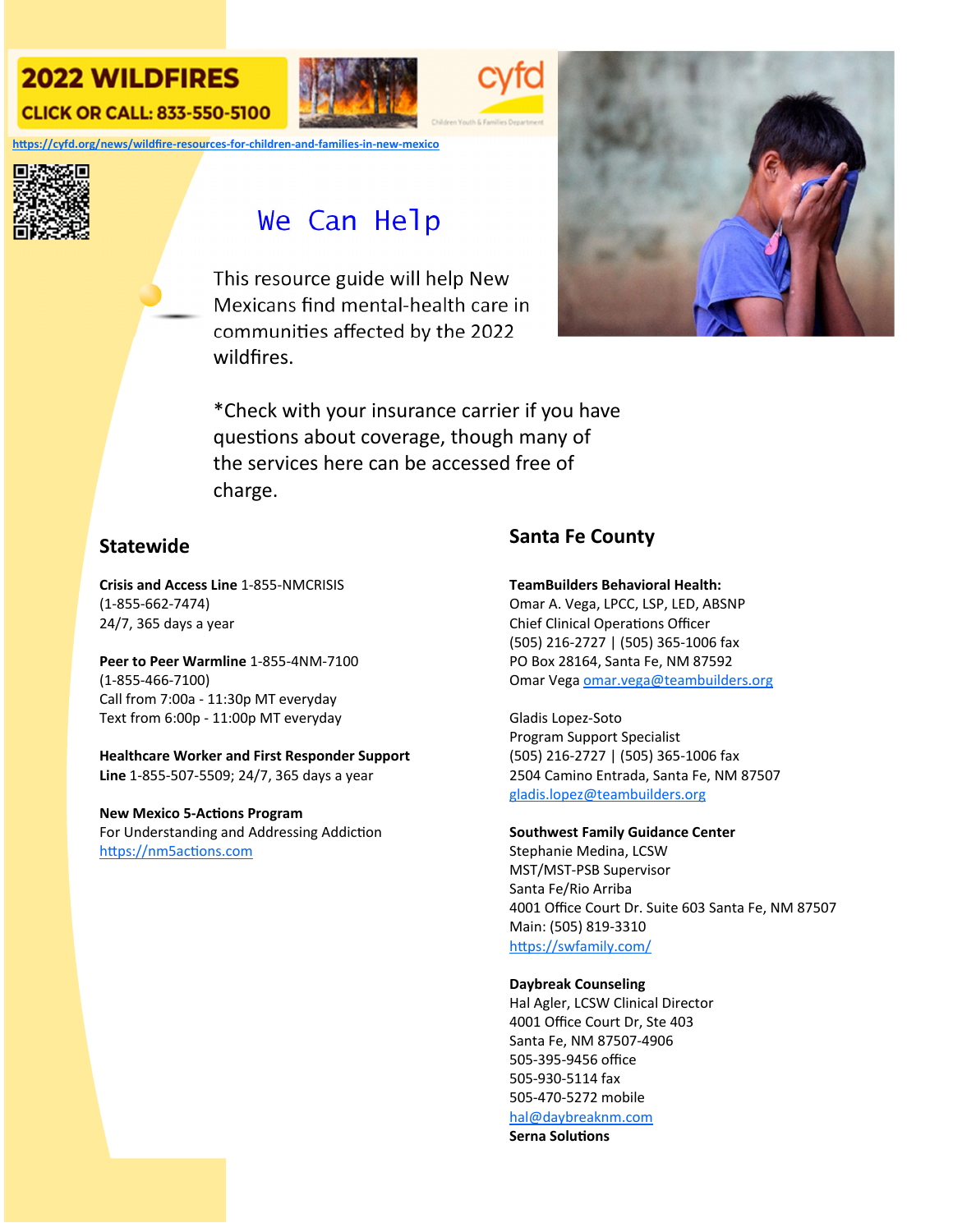### **Santa Fe County (Cont.)**

Brian Serna Clinical Director Brianna@sernasolutionsllc.com 4001 Office Court Dr, Suite 701 Santa Fe, NM 87507 Phone: (505) 207‐8929

#### **Tierra Nueva Counseling Center**

Denise Tui‐Moore Clinical Director Southwestern College 3952 San Felipe Rd, Santa Fe, NM 87507 Phone: (505) 471‐8575

**Solace Crisis Treatment Center** 6601 Valentine Way, Santa Fe, NM 87507 Phone: (505) 988‐1951

**PMS Santa Fe Family Center** 2504 Camino Entrada, Santa Fe, NM 87507 Phone: (505) 471‐5006

#### **PMS Santa Fe Community Guidance Center**

Located in: Presbyterian Medical Services Address: 2960 Rodeo Park Dr W, Santa Fe, NM 87505 Phone: (505) 986‐9633

#### **Santa Fe Sage Counseling Center**

Address: 1223 S St Francis Dr, Santa Fe, NM 87505 Phone: (505) 982‐8098

#### **Santa Fe Support Therapy**

Address: 1418 Luisa St #5a, Santa Fe, NM 87505 Phone: (505) 926‐0906 Appointments: sfsupportivetherapy.com

#### **Psychotherapy and Pastoral Counseling Associates**

Galisteo Center Office Park 2019 Galisteo St, Santa Fe, NM 87505 Phone: (505) 988‐4131

#### **Mesa Vista Wellness Center**

Office Court Co Inc 4001 Office Ct Dr STE 102, Santa Fe, NM 87507 Phone: (505) 983‐8225

**Las Cumbres Community Services‐ Santa Fe Center** Address: 1911 5th St Suite 100, Santa Fe, NM 87505 Phone: (505) 955‐0410

**Gerard's House (Grief Counseling and Groups)**

## **Taos County**

Team Builders : 575‐751‐7037 Taos Behavioral Health : 575‐758‐4297 Pinwheel Healing : 575‐224‐3081 Namaste Child and Family Development : 575‐737‐5078 Golden Willow : 575‐751‐7037 Acacia Rising Counseling : 575‐758‐4270

Psychologist‐ Michael Cummings : 575‐758‐0345 Psychotherapist – ScoƩ Douglas : 575‐770‐2324 Psychotherapist – Marsha Carlson : 650‐933‐8367 Psychologist – Jonathan Katz : 575‐613‐4167 – Never re‐ sponded Psychologist – Page Mastor : 575‐737‐9352 – Adults only (private insurance)

### **San Miguel and Mora counties**

## **Somos Familia**

312 Bibb Industrial Dr. Las Vegas, NM 505‐425‐8120

#### **Kids Counseling**

2528 Ridge Runner Rd. Las Vegas, NM 505‐425‐2622

#### **Oasis Therapy**

710 Douglas Ave. Las Vegas, NM 87701 505‐617‐1180

#### **Nueva Vida Counseling**

2313 Hot Springs Blvd. Las Vegas, NM 87701 505‐425‐2913

#### **Mora Valley Community Health Services**

3 Mora Valley Clinic Road Mora, NM 87732 575‐387‐2201

#### **CBS Crisis Line**

Suicide, Rape & Mental Health 425‐1048 (24 hour hotline)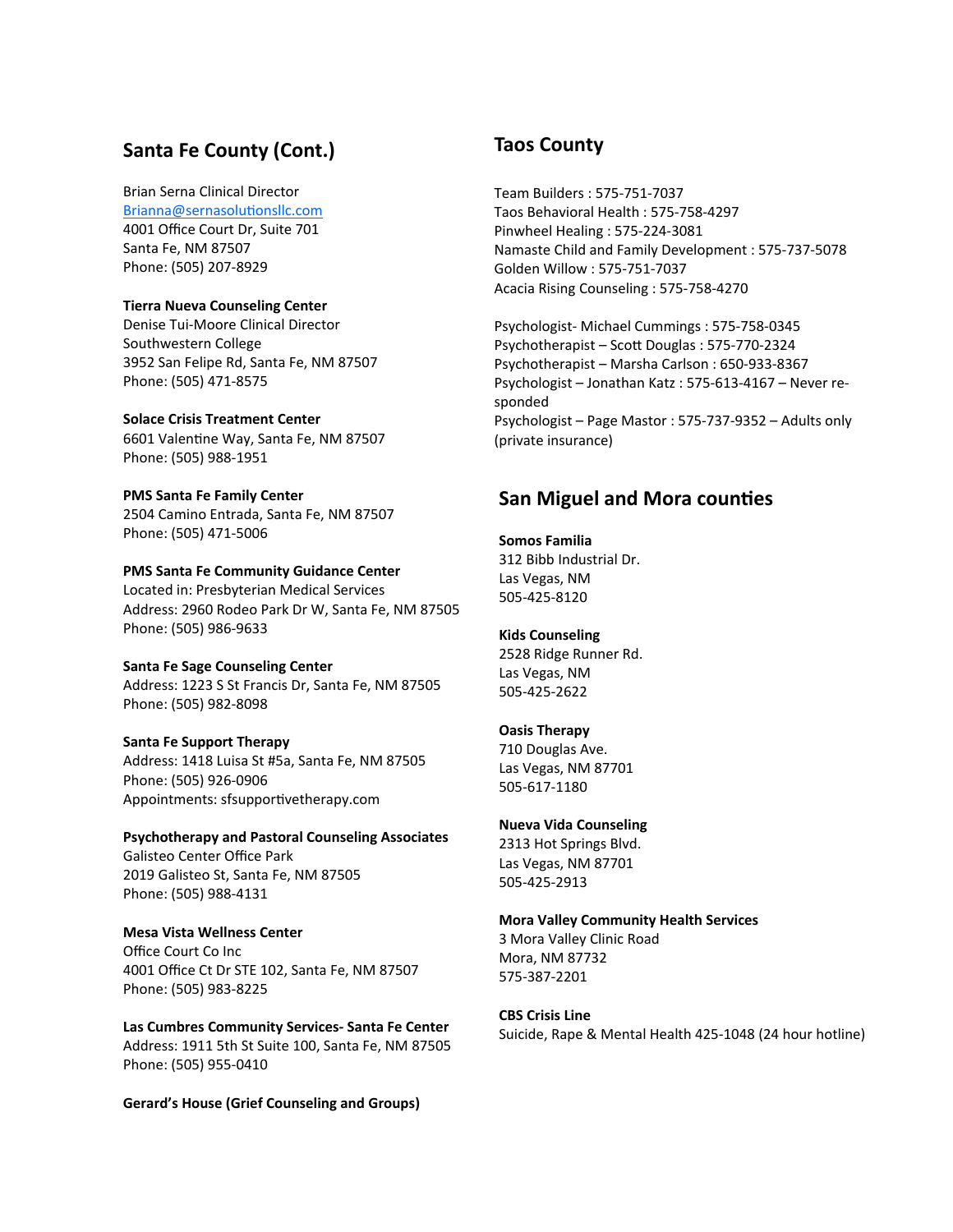### **San Miguel and Mora counƟes (Cont.)**

### **Behavioral Health Services Richard's Drop‐In Center**

1013 11th Street Las Vegas, NM 87701 (505) 425‐7030 Toll Free: 1(866) 425‐7030 shelasilverman1@msn.com Monday‐Friday 8:30 am ‐ 1:00 pm, Saturday‐Sunday 10:00 am ‐ 2:00 pm.

Services Offered: Temporary housing for individuals suffering from a mental health disorder. Visitors and residents are able to socialize and engage in a variety of activities such as music, sports, cooking and access to the internet.

The center offers transportation to and from doctor appointments. Peers will work with individuals to apply for public assistance programs including: Medi‐ caid, Food Stamps, SSI, housing, clothing vouchers. Must be over 18 to Drop‐In

#### **Tri‐County Family JusƟce Center of Northern New Mexico**

2530 Ridge Runner Road Las Vegas, New Mexico 87701 (505) 718‐7300 24 Hour Crisis Line (505) 425‐1048 ‐ Toll Free: 866) 575‐SAFE Hours: Monday‐Thursday 7:00 a.m.‐6:00 p.m. Closed Friday‐ Sunday

#### **Rio Grande OutpaƟent Services**

2301 7th Street, Suite A. Las Vegas, NM 87701 (505) 454‐9611

## **Grant County**

**Hidalgo Medical Services**  (575) 388‐4412 1007 N. Pope St. Silver City, NM 88061

#### **Recovery Management Center**

(575) 388‐1447 1311 N. Grant St. Silver City, NM 88061

#### **Trauma & Recovery**

(575) 654‐2919 1205 N. West St. Silver City, NM 88061

## **Grant County (Cont.)**

#### **Winborn Wellness**

(575) 694‐5478 290 Hurley Ave. Bayard, NM 88023

#### **Border Area Mental Health Services**

(575) 388‐4497 315 N. Hudson St. #6 Silver City, NM 88061

#### **Silver Health Care**

(575) 538‐2981 1600 E. 32<sup>nd</sup> St. Silver City, NM 88061

## **Online Resources: How Families Can Discuss Natural Disasters**

**Include children in planning for an emergency.** Teach them how to get help and what to do in different situ‐ ations. Practice your household disaster plan with your children and quiz them about preparedness in‐ formation. Attached link provides information of what every child should know in the event of a disaster, provide guidance to parents of important knowledge regarding children's schools and daycares regarding emergency plans and other important information to help prepare for disasters/emergency evacuations. https://www1.nyc.gov/site/em/ready/kids.page

#### **The Child Welfare Services and Disaster Planning and Response Unit** was created in 2021 and falls under the Children's Services Quality Management Branch and

collaborates with the 58 counties to establish an effective process for creating, activating, and operating in an emergency and disaster preparedness plan as it relates to Children. Link attached will provide four emergency management phases:

https://www.cdss.ca.gov/inforesources/cws-disasterresponse

**Medical Equipment for Children Post‐Disaster**; Included in link will include common durable medical equipment used by children, how to identify resources to aid families with children with disabilities to acquire Durable medical equipment, (DME) and consumable medical supplies after a disaster, the challenges faced finding DME, and other valuable resources.

https://www.domesticpreparedness.com/resilience/hopeto-action-medical-equipment-for-children-postdisaster/